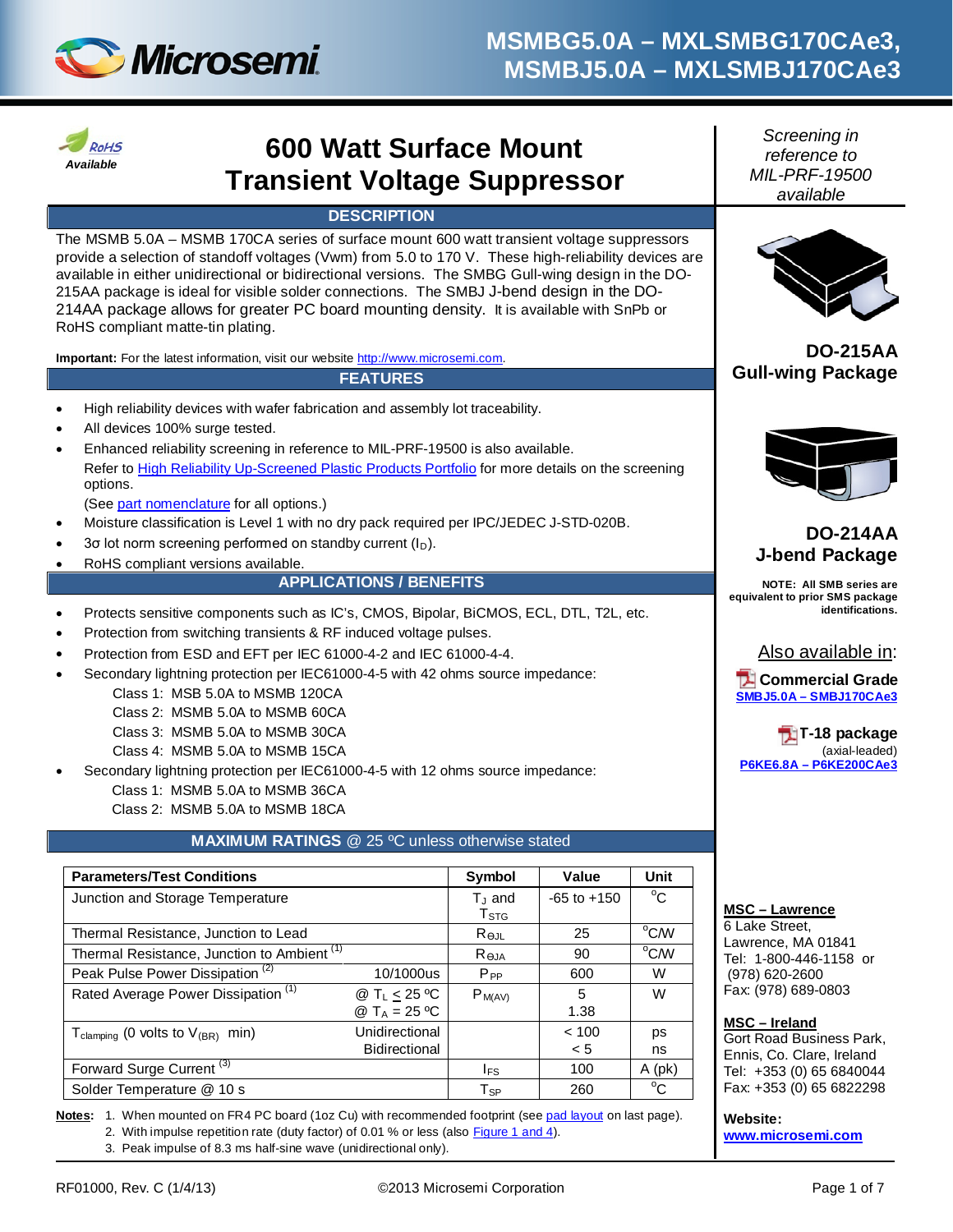

### **MECHANICAL and PACKAGING**

- CASE: Void-free transfer molded thermosetting epoxy body meeting UL94V-0 requirements.
- TERMINALS: Tin-lead or RoHS compliant annealed matte-tin plating readily solderable per MIL- STD-750, method 2026.
- MARKING: Part number.
- POLARITY: Cathode end banded
- TAPE & REEL option: Standard per EIA-481-1-A (add "TR" suffix to part number). Consult factory for quantities.
- WEIGHT: Approximately 0.1 grams.
- See [Package Dimensions](#page-5-0) on last page.

<span id="page-1-0"></span>

| <b>SYMBOLS &amp; DEFINITIONS</b> |                                                                                                                                                                       |  |  |  |  |
|----------------------------------|-----------------------------------------------------------------------------------------------------------------------------------------------------------------------|--|--|--|--|
| Symbol                           | <b>Definition</b>                                                                                                                                                     |  |  |  |  |
| <b>V<sub>WM</sub></b>            | Working Peak (Standoff) Voltage - The maximum peak voltage that can be applied over the operating temperature<br>range. This is also referred to as standoff voltage. |  |  |  |  |
| $P_{PP}$                         | Peak Pulse Power - Rated random recurring peak impulse power dissipation.                                                                                             |  |  |  |  |
| $V_{(BR)}$                       | Breakdown Voltage - The minimum voltage the device will exhibit at a specified current.                                                                               |  |  |  |  |
| I <sub>D</sub>                   | Standby Current - The current at the rated standoff voltage $(V_{WM})$ .                                                                                              |  |  |  |  |
| I <sub>PP</sub>                  | Peak Pulse Current - The peak current during the impulse.                                                                                                             |  |  |  |  |
| $V_{C}$                          | Clamping Voltage - Clamping voltage at I <sub>PP</sub> (peak pulse current) at the specified pulse conditions (typically shown as<br>maximum value).                  |  |  |  |  |
| <b>I</b> BR                      | Breakdown Current – The current used for measuring breakdown voltage $V_{(BR)}$ .                                                                                     |  |  |  |  |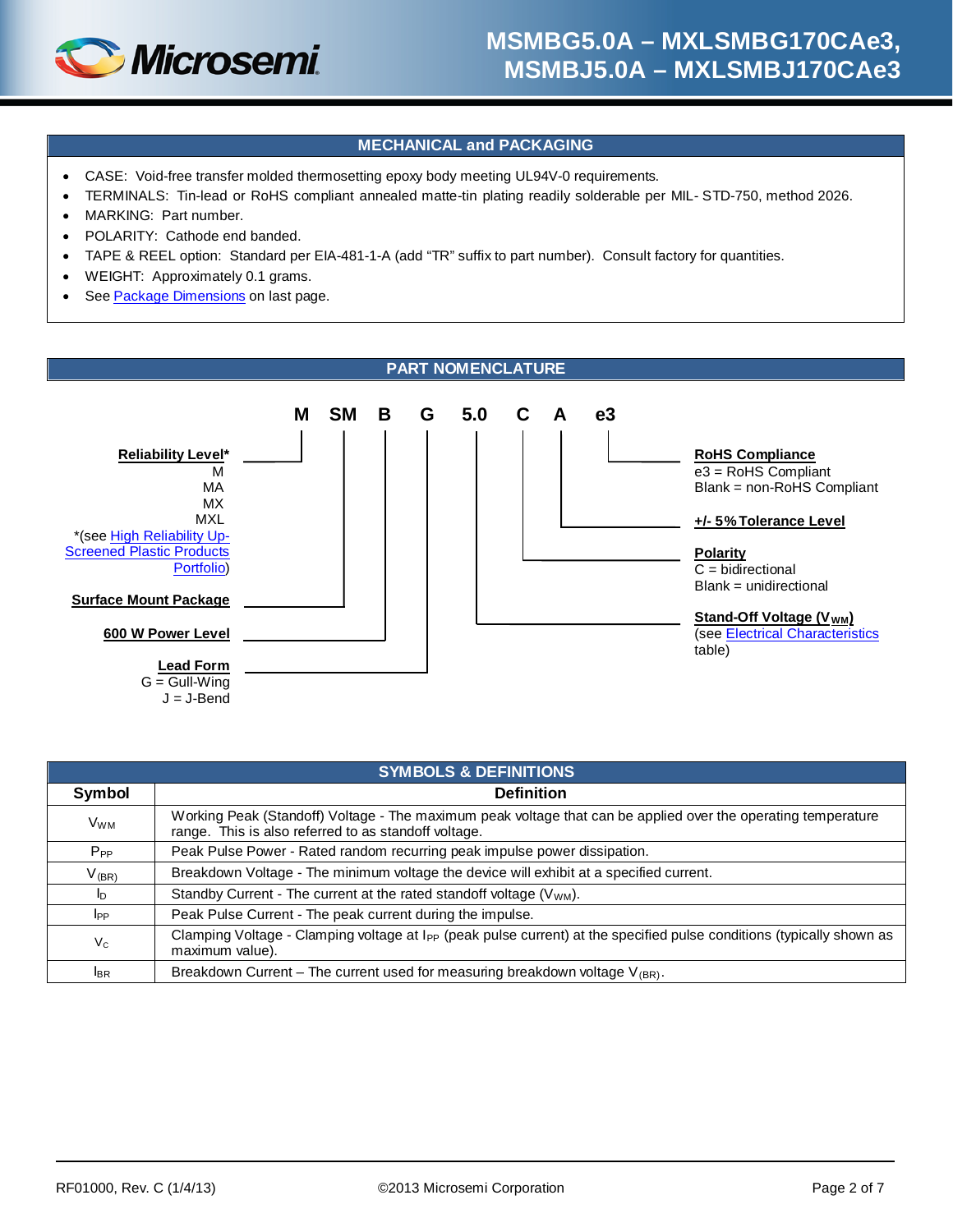

## **ELECTRICAL CHARACTERISTICS** @ 25 ºC

<span id="page-2-0"></span>

| <b>PART NUMBER</b> |           | <b>REVERSE</b><br><b>STAND-OFF</b><br><b>VOLTAGE</b><br><b>VWM</b> | <b>BREAKDOWN VOLTAGE</b><br>V(BR)<br>@<br>I(BR) |              | <b>MAXIMUM</b><br><b>CLAMPING</b><br><b>VOLTAGE</b><br>$VC$ @ IPP | <b>PEAK PULSE</b><br><b>CURRENT</b><br>(see Fig. 2)<br><b>IPP</b> | <b>MAXIMUM</b><br><b>STANDBY</b><br><b>CURRENT</b><br>ID @ VWM |
|--------------------|-----------|--------------------------------------------------------------------|-------------------------------------------------|--------------|-------------------------------------------------------------------|-------------------------------------------------------------------|----------------------------------------------------------------|
|                    |           |                                                                    |                                                 |              |                                                                   |                                                                   |                                                                |
| <b>Gull-Wing</b>   | J-Bend    | V                                                                  | $\mathbf v$                                     | mA           | $\mathsf{V}$                                                      | Α                                                                 | μA                                                             |
| MSMBG5.0A          | MSMBJ5.0A | 5                                                                  | $6.40 - 7.00$                                   | 10           | 9.2                                                               | 65.2                                                              | 800                                                            |
| MSMBG6.0A          | MSMBJ6.0A | 6                                                                  | $6.67 - 7.37$                                   | 10           | 10.3                                                              | 58.3                                                              | 800                                                            |
| MSMBG6.5A          | MSMBJ6.5A | 6.5                                                                | $7.22 - 7.98$                                   | 10           | 11.2                                                              | 53.6                                                              | 500                                                            |
| MSMBG7.0A          | MSMBJ7.0A | $\overline{7}$                                                     | $7.78 - 8.60$                                   | 10           | 12                                                                | 50                                                                | 200                                                            |
| MSMBG7.5A          | MSMBJ7.5A | 7.5                                                                | $8.33 - 9.21$                                   | $\mathbf{1}$ | 12.9                                                              | 46.5                                                              | 100                                                            |
| MSMBG8.0A          | MSMBJ8.0A | 8                                                                  | $8.89 - 9.83$                                   | $\mathbf{1}$ | 13.6                                                              | 44.1                                                              | 50                                                             |
| MSMBG8.5A          | MSMBJ8.5A | 8.5                                                                | $9.44 - 10.4$                                   | $\mathbf{1}$ | 14.4                                                              | 41.7                                                              | 10                                                             |
| MSMBG9.0A          | MSMBJ9.0A | 9                                                                  | $10.0 - 11.1$                                   | 1            | 15.4                                                              | 39                                                                | 5                                                              |
| MSMBG10A           | MSMBJ10A  | 10                                                                 | $11.1 - 12.3$                                   | $\mathbf{1}$ | 17                                                                | 35.3                                                              | 5                                                              |
| MSMBG11A           | MSMBJ11A  | 11                                                                 | $\overline{12.2} - 13.5$                        | $\mathbf{1}$ | 18.2                                                              | 33                                                                | 5                                                              |
| MSMBG12A           | MSMBJ12A  | 12                                                                 | $13.3 - 14.7$                                   | 1            | 19.9                                                              | 30.2                                                              | 5                                                              |
| MSMBG13A           | MSMBJ13A  | 13                                                                 | $14.4 - 15.9$                                   | $\mathbf{1}$ | 21.5                                                              | 27.9                                                              | $\mathbf{1}$                                                   |
| MSMBG14A           | MSMBJ14A  | 14                                                                 | $15.6 - 17.2$                                   | $\mathbf{1}$ | 23.2                                                              | 25.8                                                              | $\mathbf{1}$                                                   |
| MSMBG15A           | MSMBJ15A  | $\overline{15}$                                                    | $16.7 - 18.5$                                   | $\mathbf{1}$ | 24.4                                                              | 24                                                                | 1                                                              |
| MSMBG16A           | MSMBJ16A  | 16                                                                 | $17.8 - 19.7$                                   | $\mathbf{1}$ | 26                                                                | 23.1                                                              | 1                                                              |
| MSMBG17A           | MSMBJ17A  | 17                                                                 | $18.9 - 20.9$                                   | $\mathbf{1}$ | 27.6                                                              | 21.7                                                              | $\mathbf{1}$                                                   |
| MSMBG18A           | MSMBJ18A  | 18                                                                 | $20.0 - 22.1$                                   | $\mathbf{1}$ | 29.2                                                              | 20.5                                                              | $\mathbf{1}$                                                   |
| MSMBG20A           | MSMBJ20A  | 20                                                                 | $22.2 - 24.5$                                   | $\mathbf{1}$ | 32.4                                                              | 18.5                                                              | $\mathbf{1}$                                                   |
| MSMBG22A           | MSMBJ22A  | 22                                                                 | $24.4 - 26.9$                                   | $\mathbf{1}$ | 35.5                                                              | 16.9                                                              | $\mathbf{1}$                                                   |
| MSMBG24A           | MSMBJ24A  | 24                                                                 | $26.7 - 29.5$                                   | $\mathbf{1}$ | 38.9                                                              | 15.4                                                              | 1                                                              |
| MSMBG26A           | MSMBJ26A  | 26                                                                 | $28.9 - 31.9$                                   | $\mathbf{1}$ | 42.1                                                              | 14.2                                                              | $\mathbf{1}$                                                   |
| MSMBG28A           | MSMBJ28A  | 28                                                                 | $31.1 - 34.4$                                   | $\mathbf{1}$ | 45.4                                                              | 13.2                                                              | $\mathbf{1}$                                                   |
| MSMBG30A           | MSMBJ30A  | 30                                                                 | $33.3 - 36.8$                                   | $\mathbf{1}$ | 48.4                                                              | 12.4                                                              | $\mathbf{1}$                                                   |
| MSMBG33A           | MSMBJ33A  | 33                                                                 | $36.7 - 40.6$                                   | $\mathbf{1}$ | 53.3                                                              | 11.3                                                              | $\mathbf{1}$                                                   |
| MSMBG36A           | MSMBJ36A  | 36                                                                 | $40.0 - 44.2$                                   | $\mathbf{1}$ | 58.1                                                              | 10.3                                                              | 1                                                              |
| MSMBG40A           | MSMBJ40A  | 40                                                                 | $44.4 - 49.1$                                   | $\mathbf{1}$ | 64.5                                                              | 9.3                                                               | 1                                                              |
| MSMBG43A           | MSMBJ43A  | 43                                                                 | $47.8 - 52.8$                                   | $\mathbf{1}$ | 69.4                                                              | 8.6                                                               | $\mathbf{1}$                                                   |
| MSMBG45A           | MSMBJ45A  | 45                                                                 | $50.0 - 55.3$                                   | $\mathbf{1}$ | 72.7                                                              | 8.3                                                               | $\mathbf{1}$                                                   |
| MSMBG48A           | MSMBJ48A  | 48                                                                 | $53.3 - 58.9$                                   | $\mathbf{1}$ | 77.4                                                              | 7.7                                                               | $\mathbf{1}$                                                   |
| MSMBG51A           | MSMBJ51A  | 51                                                                 | $56.7 - 62.7$                                   | 1            | 82.4                                                              | 7.3                                                               | 1                                                              |
| MSMBG54A           | MSMBJ54A  | 54                                                                 | $60.0 - 66.3$                                   | $\mathbf{1}$ | 87.1                                                              | 6.9                                                               | $\mathbf{1}$                                                   |
| MSMBG58A           | MSMBJ58A  | 58                                                                 | $64.4 - 71.2$                                   | $\mathbf{1}$ | 93.6                                                              | 6.4                                                               | $\mathbf{1}$                                                   |
| MSMBG60A           | MSMBJ60A  | 60                                                                 | $66.7 - 73.7$                                   | $\mathbf{1}$ | 96.8                                                              | 6.2                                                               | $\mathbf{1}$                                                   |
| MSMBG64A           | MSMBJ64A  | 64                                                                 | $71.1 - 78.6$                                   | 1            | 103                                                               | 5.8                                                               | $\mathbf{1}$                                                   |
| MSMBG70A           | MSMBJ70A  | 70                                                                 | $77.8 - 86.0$                                   | $\mathbf{1}$ | 113                                                               | 5.3                                                               | $\mathbf{1}$                                                   |
| MSMBG75A           | MSMBJ75A  | 75                                                                 | $83.3 - 92.1$                                   | $\mathbf{1}$ | 121                                                               | 4.9                                                               | 1                                                              |
| MSMBG78A           | MSMBJ78A  | 78                                                                 | $86.7 - 95.8$                                   | $\mathbf{1}$ | 126                                                               | 4.7                                                               | 1                                                              |
| MSMBG85A           | MSMBJ85A  | 85                                                                 | $94.4 - 104$                                    | $\mathbf{1}$ | 137                                                               | 4.4                                                               | $\mathbf{1}$                                                   |
| MSMBG90A           | MSMBJ90A  | 90                                                                 | $100 - 111$                                     | 1            | 146                                                               | 4.1                                                               | 1                                                              |
| MSMBG100A          | MSMBJ100A | 100                                                                | $111 - 123$                                     | $\mathbf{1}$ | 162                                                               | 3.7                                                               | $\mathbf{1}$                                                   |
| MSMBG110A          | MSMBJ110A | 110                                                                | $122 - 135$                                     | $\mathbf{1}$ | 177                                                               | 3.4                                                               | $\mathbf{1}$                                                   |
| MSMBG120A          | MSMBJ120A | 120                                                                | $133 - 147$                                     | $\mathbf{1}$ | 193                                                               | 3.1                                                               | $\mathbf{1}$                                                   |
| MSMBG130A          | MSMBJ130A | 130                                                                | $144 - 159$                                     | $\mathbf{1}$ | 209                                                               | 2.9                                                               | $\mathbf{1}$                                                   |
| MSMBG150A          | MSMBJ150A | 150                                                                | $167 - 185$                                     | $\mathbf{1}$ | 243                                                               | 2.5                                                               | $\mathbf{1}$                                                   |
| MSMBG160A          | MSMBJ160A | 160                                                                | $178 - 197$                                     | 1            | 259                                                               | 2.3                                                               | 1                                                              |
| MSMBG170A          | MSMBJ170A | 170                                                                | $189 - 209$                                     | $\mathbf{1}$ | 275                                                               | 2.2                                                               | 1                                                              |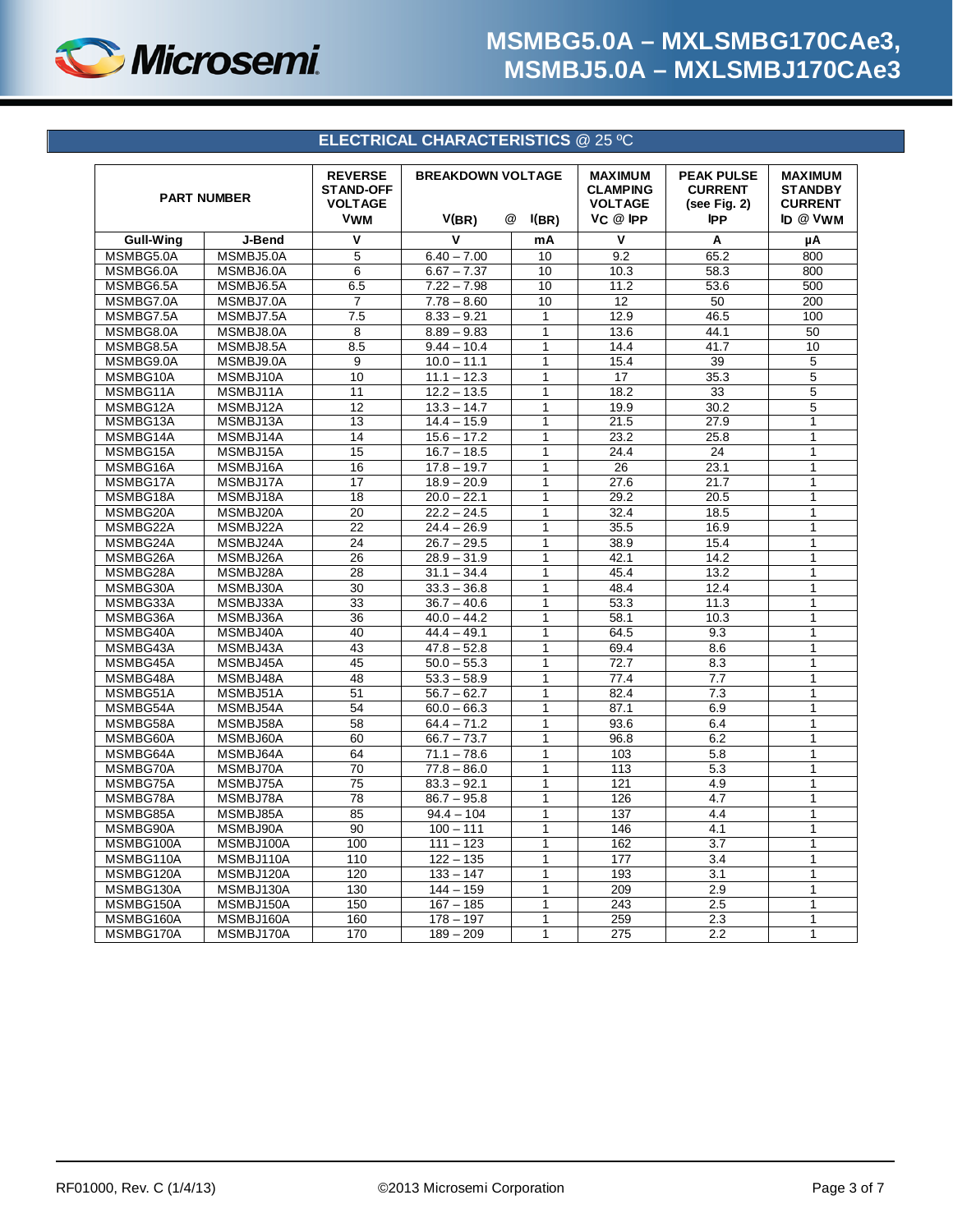

**GRAPHS**

<span id="page-3-0"></span>

**FIGURE 1** Peak Pulse Power vs Pulse Time



**FIGURE 2** Pulse Waveform for 10/1000 Exponential Surge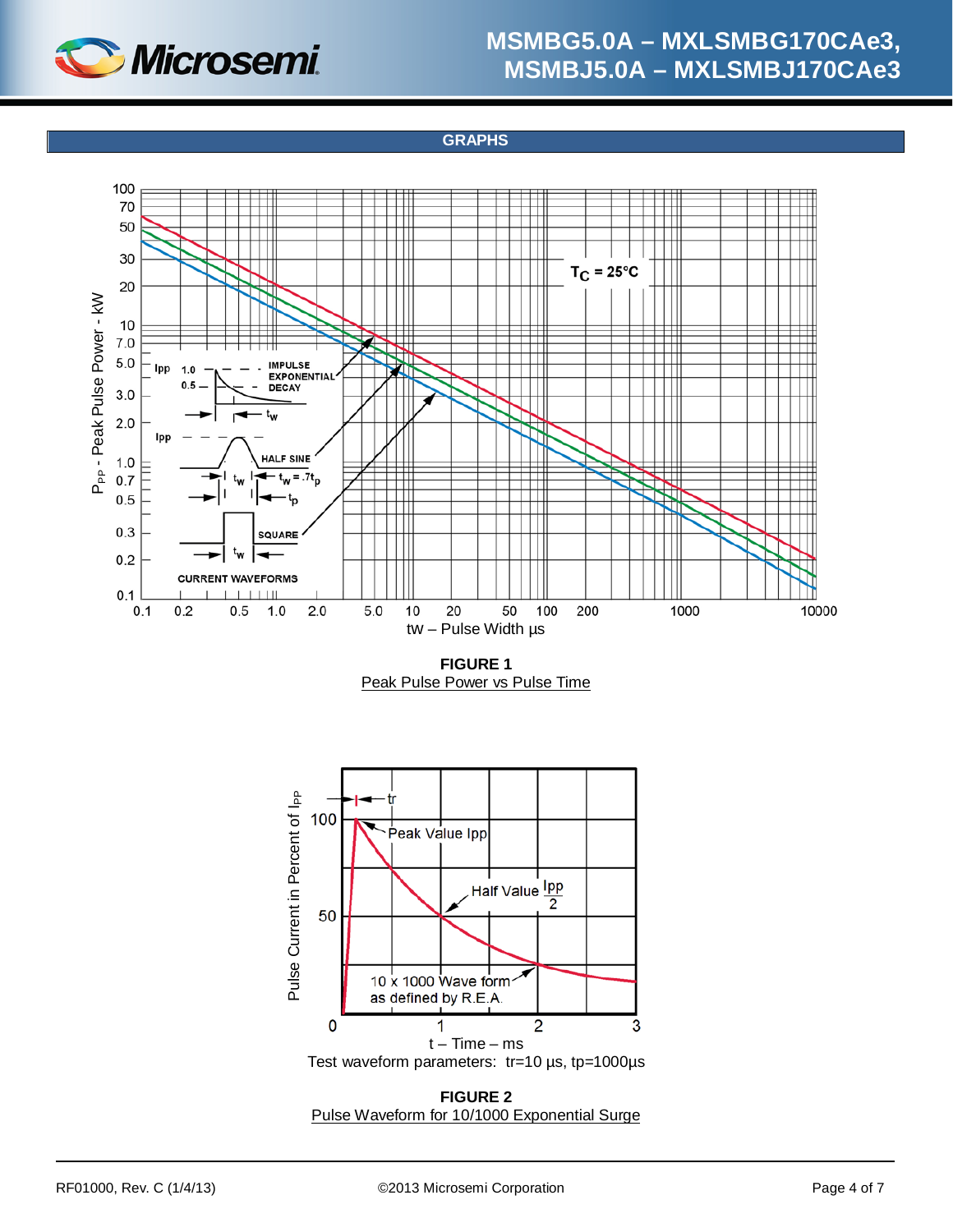

#### **GRAPHS** (continued)

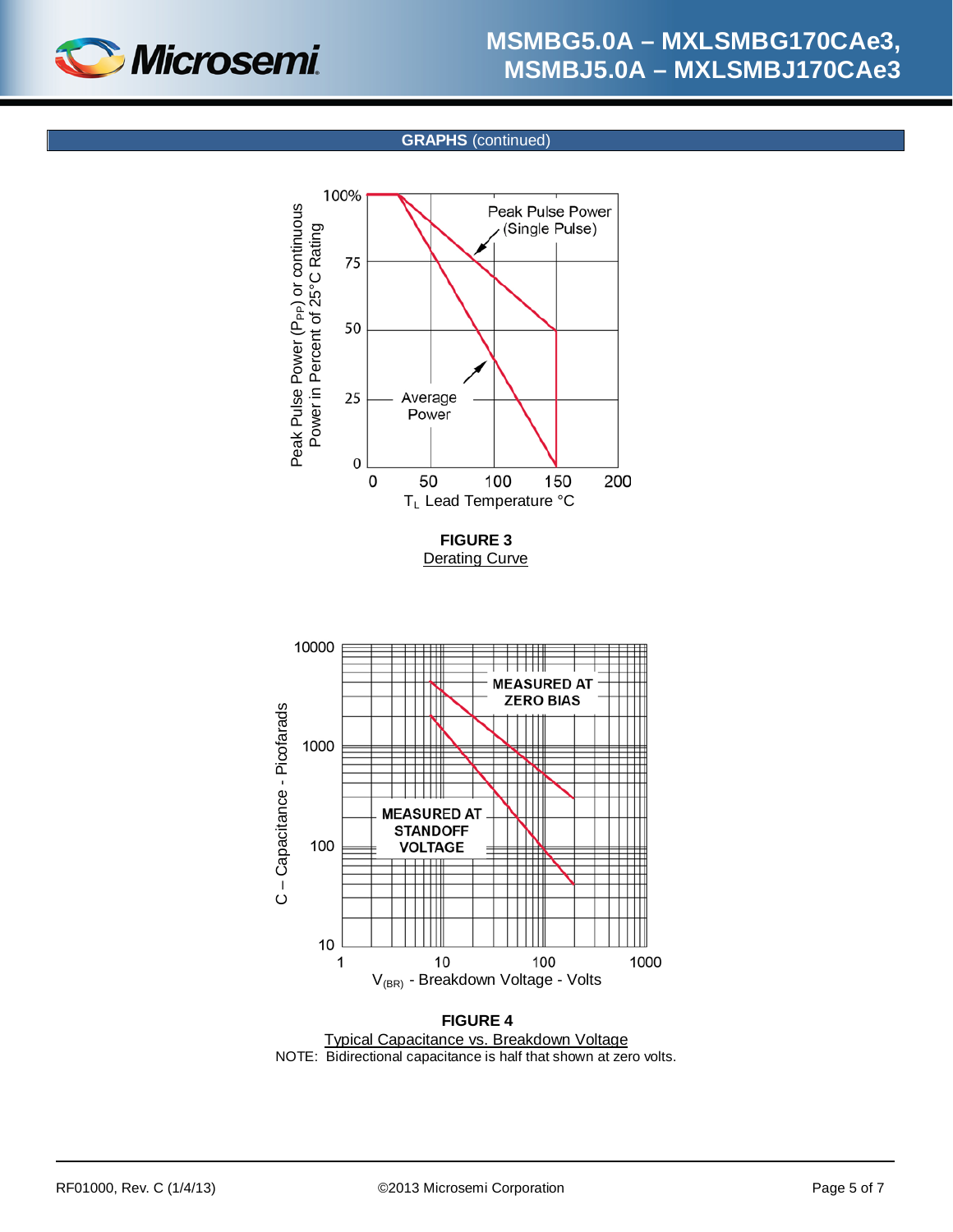<span id="page-5-0"></span>

### **PACKAGE DIMENSIONS**



## **SMBG (DO-215AA)**

|     | <b>Dimensions</b> |      |      |                    |
|-----|-------------------|------|------|--------------------|
| Ltr | Inch              |      |      | <b>Millimeters</b> |
|     | Min               | Max  | Min  | <b>Max</b>         |
| A   | .077              | .083 | 1.96 | 2.10               |
| в   | .160              | .180 | 4.06 | 4.57               |
| C.  | .130              | .155 | 3.30 | 3.94               |
| E.  | .077              | .104 | 1.95 | 2.65               |
| F   | .235              | .255 | 5.97 | 6.48               |
| ĸ   | .015              | .030 | .381 | .762               |



## **SMBJ (DO-214AA)**

|     | <b>Dimensions</b> |      |      |                    |
|-----|-------------------|------|------|--------------------|
| Ltr |                   | Inch |      | <b>Millimeters</b> |
|     | Min               | Max  | Min  | Max                |
| A   | .077              | .083 | 1.96 | 2.10               |
| в   | .160              | .180 | 4.06 | 4.57               |
| C   | .130              | .155 | 3.30 | 3.94               |
| D   | .205              | .220 | 5.21 | 5.59               |
| Е   | .077              | .104 | 1.95 | 2.65               |
| L   | .030              | .060 | .760 | 1.52               |

*See pad layout on next page.*

D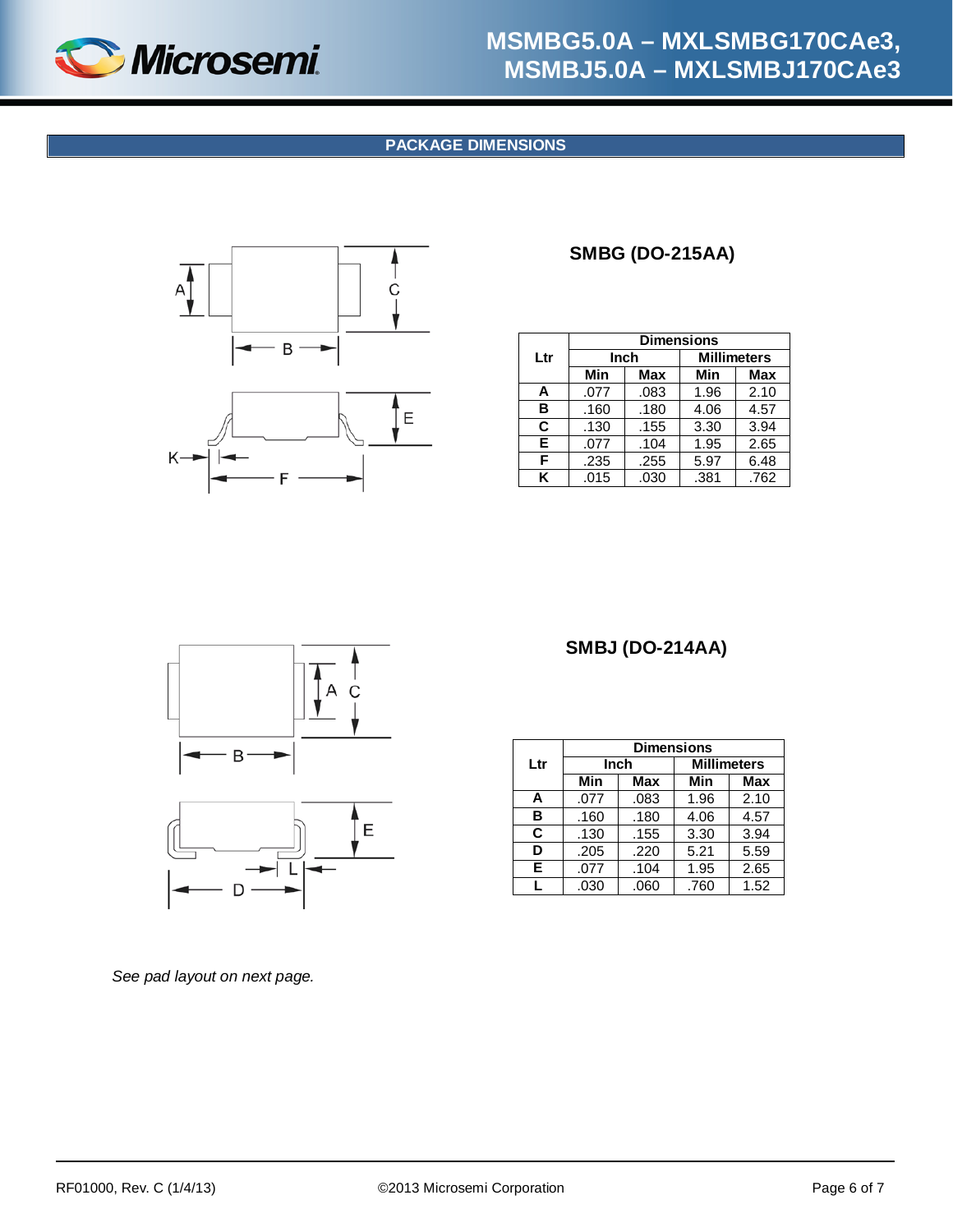<span id="page-6-0"></span>

## **PAD LAYOUT**



| <b>SMBG (DO-215AA)</b>            |       |      |  |  |
|-----------------------------------|-------|------|--|--|
| <b>Millimeters</b><br>Inch<br>Ltr |       |      |  |  |
| А                                 | 0.320 | 8.13 |  |  |
| в                                 | 0.085 | 2.16 |  |  |
| $\mathbf{c}$                      | 0.110 | 2.79 |  |  |

| <b>SMBJ (DO-214AA)</b>            |       |      |  |  |
|-----------------------------------|-------|------|--|--|
| <b>Millimeters</b><br>Inch<br>Ltr |       |      |  |  |
| А                                 | 0.260 | 6.60 |  |  |
| в<br>0.085<br>2.16                |       |      |  |  |
| c                                 | 0.110 | 2.79 |  |  |